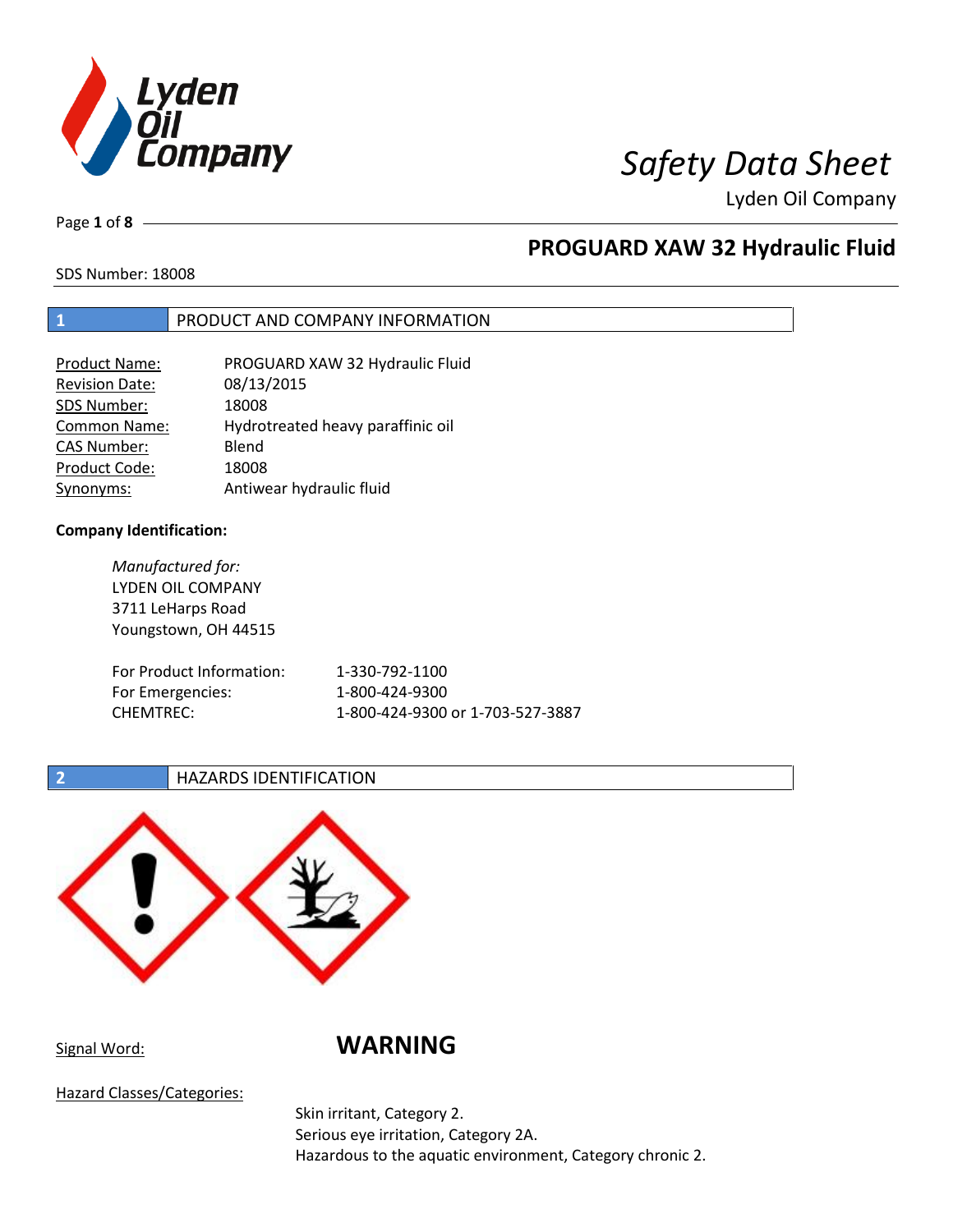

SDS Number: 18008

Page **2** of **8**

## **PROGUARD XAW 32 Hydraulic Fluid**

| Hazard Statement(s):       |                                                                       |
|----------------------------|-----------------------------------------------------------------------|
|                            | H315: Causes skin irritation.                                         |
|                            | H319: Causes serious eye irritation.                                  |
|                            | H411: Toxic to aquatic life with long-lasting effects.                |
| Precaution Statement(s):   |                                                                       |
|                            | P101: If medical advice is needed, have product container or label at |
|                            | hand.                                                                 |
|                            | P102: Keep out of reach of children.                                  |
|                            | P103: Read label before use.                                          |
|                            | P302+352: IF ON SKIN: Wash with plenty of water                       |
|                            | P305+351+338: IF IN EYES: Rinse cautiously with water for several     |
|                            | minutes. Remove contact lenses if present and easy to $do$ – continue |
|                            | rinsing.                                                              |
|                            | P273: Avoid release to the environment.                               |
| Other Hazard Statement(s): |                                                                       |

Repeated skin contact may cause dermatitis or an oil acne.

|  | COMPOSITION / INFORMATION ON INGREDIENTS |
|--|------------------------------------------|
|--|------------------------------------------|

### Ingredients:

*Mixture of the substances listed below with nonhazardous additions.*

| <b>Chemical Name</b>                                      | <b>CAS Number</b> | Percentage |
|-----------------------------------------------------------|-------------------|------------|
| Distillates (petroleum), solvent-dewaxed heavy paraffinic | 64742-65-0        | >98        |
| Additives                                                 | N/A               |            |

*\*Any concentration shown as a range is to protect confidentiality or is due to batch variation.*

**4** FIRST AID MEASURES

### Description of First Aid Measures:

Inhalation:

If symptoms develop, move victim to fresh air. If symptoms persist, obtain medical attention.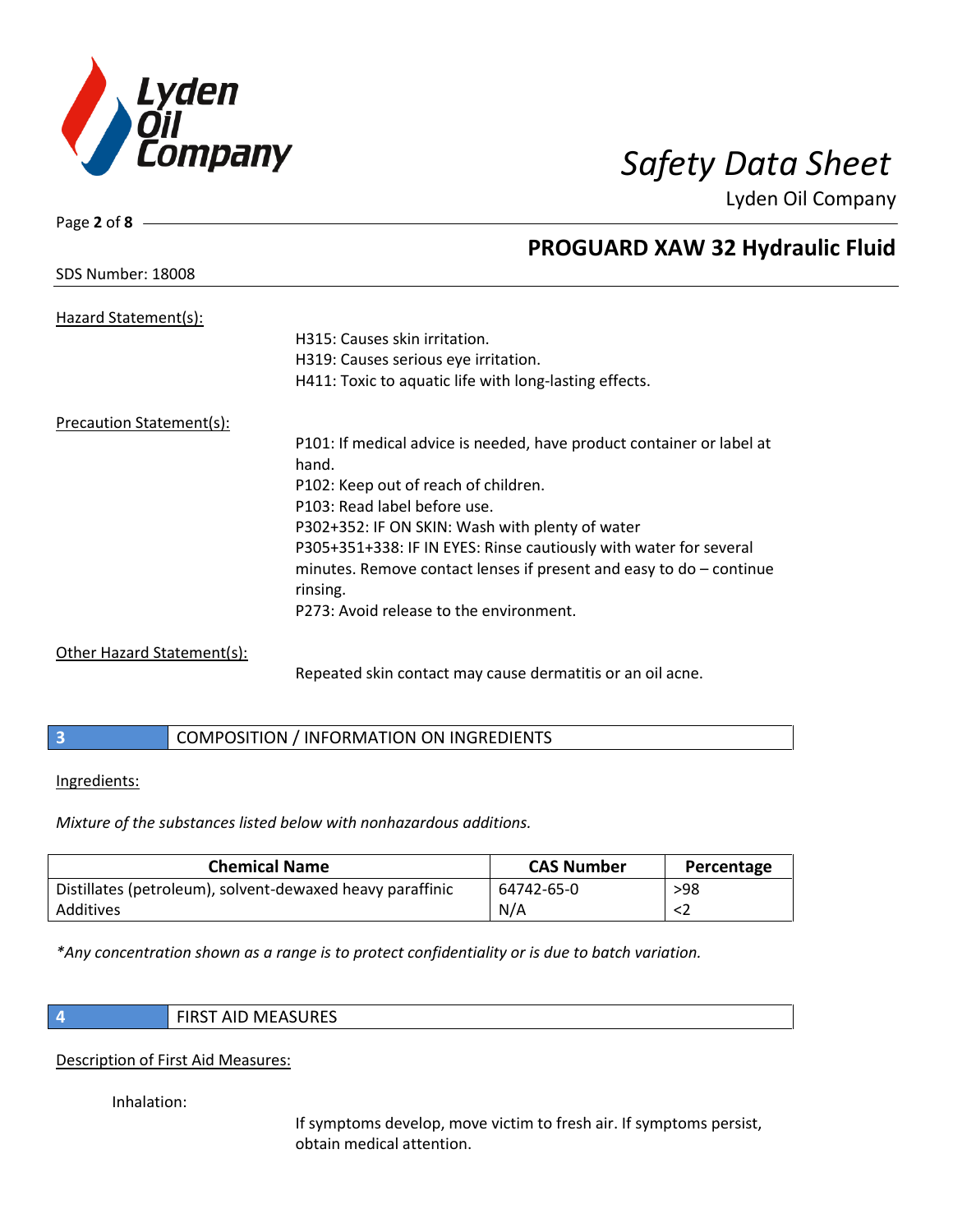

| Page 3 of 8 -                                 |                        |                                                                                                                                                                                                   |
|-----------------------------------------------|------------------------|---------------------------------------------------------------------------------------------------------------------------------------------------------------------------------------------------|
|                                               |                        | <b>PROGUARD XAW 32 Hydraulic Fluid</b>                                                                                                                                                            |
| SDS Number: 18008                             |                        |                                                                                                                                                                                                   |
| Skin Contact:                                 |                        |                                                                                                                                                                                                   |
|                                               |                        | Wash with soap and water. Remove contaminated clothing and wash<br>before reuse. Get medical attention if needed.                                                                                 |
| Eye Contact:                                  |                        |                                                                                                                                                                                                   |
|                                               |                        | Rinse opened eye for several minutes under running water. If<br>symptoms persist, consult medical attention.                                                                                      |
| Ingestion:                                    |                        |                                                                                                                                                                                                   |
|                                               | attention.             | Rinse mouth with water. If symptoms develop, obtain medical                                                                                                                                       |
| Symptoms and Effects, both acute and delayed: |                        |                                                                                                                                                                                                   |
|                                               |                        | No further relevent data available.                                                                                                                                                               |
| <b>Recommended Actions:</b>                   |                        | Treat symptomatically. Call a doctor or poison<br>control center for guidance.                                                                                                                    |
| $-5$                                          | FIRE FIGHTING MEASURES |                                                                                                                                                                                                   |
| Recommended Fire-Extinguishing Equipment:     |                        | Use dry powder, foam, or carbon dioxide fire<br>extinguishers. Water may be ineffective in fighting<br>an oil fire unless used by experienced fire fighters.                                      |
| Possible Hazards During a Fire:               |                        | Hazardous combustion products may include: A<br>complex mixture of airborne solid and liquid<br>particulates and gases (smoke). Carbon monoxide.<br>Unidentified organic and inorganic compounds. |
| Recommendations to Firefighters:              |                        | No coocial moneures required                                                                                                                                                                      |

No special measures required.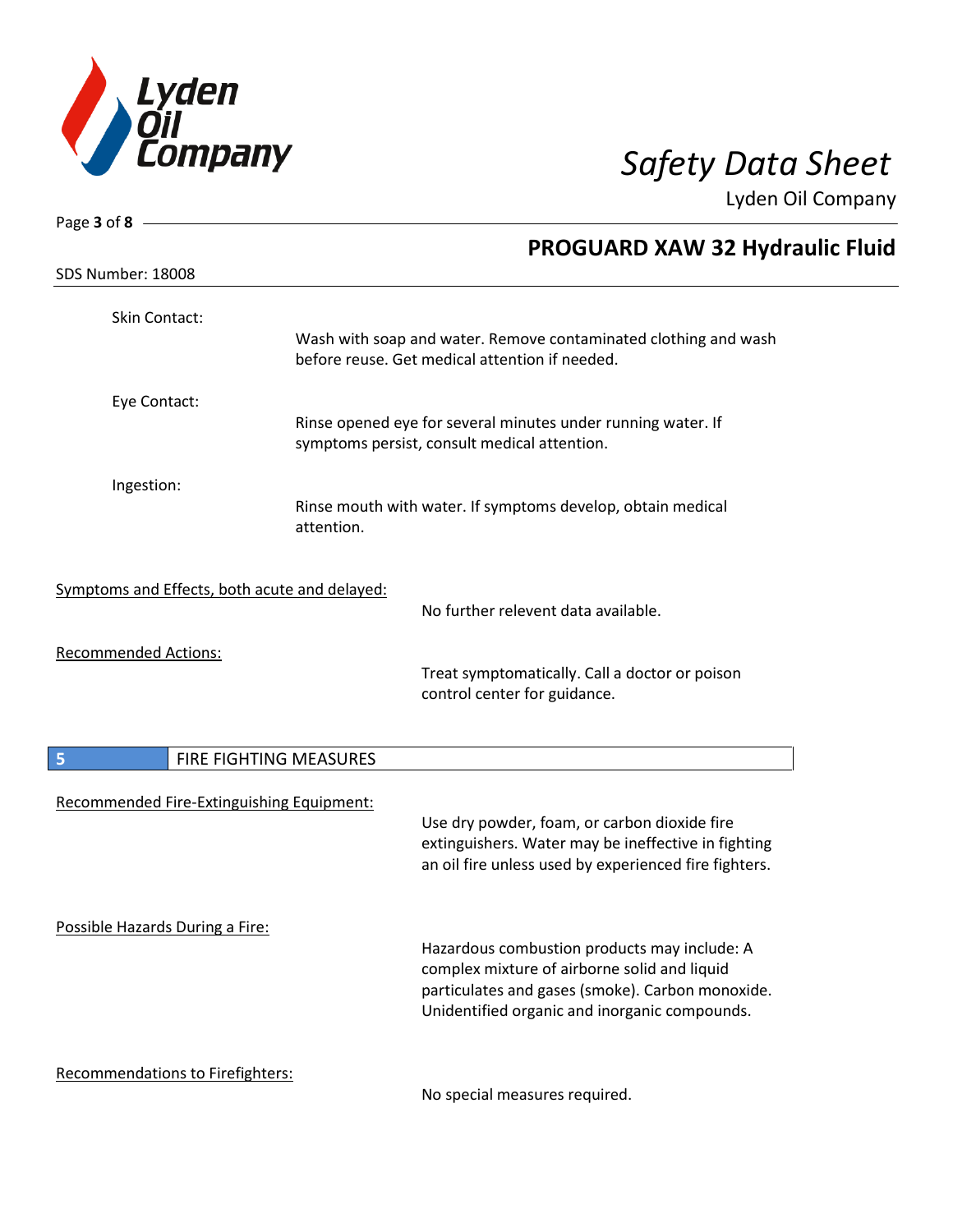

**PROGUARD XAW 32 Hydraulic Fluid**

Lyden Oil Company

SDS Number: 18008

Page **4** of **8**

# **6** ACCIDENTAL RELEASE MEASURES Personal Precautions: Avoid contact with skin, eyes, and clothing. Keep away from sources of ignition. Emergency Procedures: Contain spilled material, collect in suitable and properly labeled containers. Environmental Precautions: Do not allow to reach sewage system or any water course. Do not allow to enter ground waters. Cleanup Procedures: Pick up excess with inert absorbant material. **7 HANDLING AND STORAGE** Handling Precautions: Handle with care and avoid spillage on the floor. Do not cut, weld, drill, grind, braze, or solder container. Storage Requirements: Keep container tightly sealed. Keep away from sources of ignition. **8** EXPOSURE CONTROLS / PERSONAL PROTECTION Exposure Limits: -64742-65-0 Distillates (petroleum), solvent-dewaxed heavy paraffinic (>98%):

ACGIH TLV – Long-term value:  $5\,\text{mg/m}^3$ OSHA PEL - Long-term value: 5mg/m<sup>3</sup>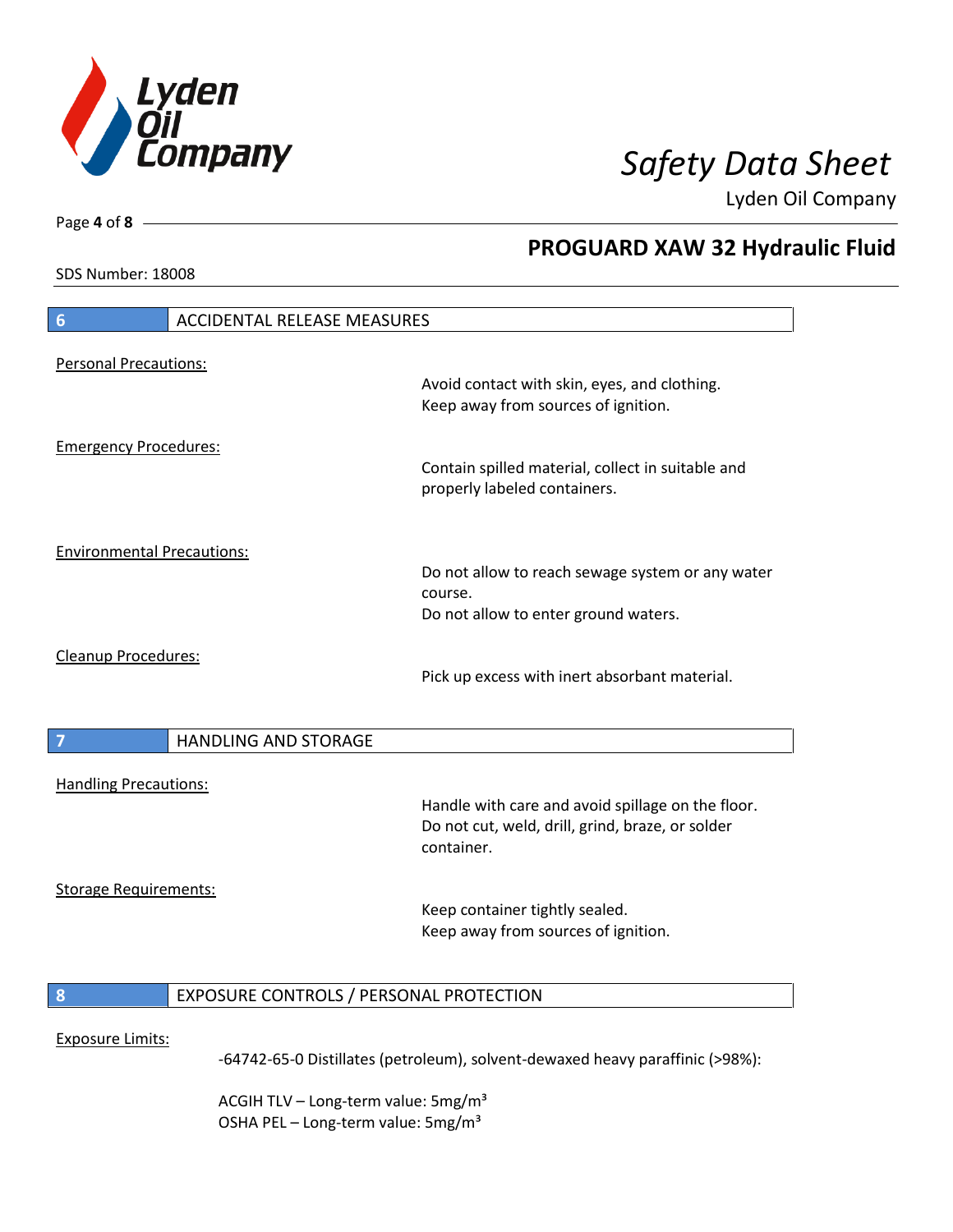

Page **5** of **8**

## **PROGUARD XAW 32 Hydraulic Fluid**

SDS Number: 18008

Engineering Controls:

All ventilation should be designed in accordance with OSHA standard (29 CFR 1910.94).

Personal Protective Equipment:

Wash hands before breaks and at the end of work. Use safety glasses and gloves.

### **9** PHYSICAL AND CHEMICAL PROPERTIES

| Color:                        | Amber                                       |
|-------------------------------|---------------------------------------------|
| <b>Physical State:</b>        | Liquid                                      |
| Odor:                         | Data not available                          |
| <b>Odor Threshold:</b>        | Data not available                          |
| pH:                           | Data not available                          |
| <b>Melting Point:</b>         | Data not available                          |
| <b>Boiling Point:</b>         | $>425^\circ$ F                              |
| <b>Boiling Range:</b>         | Data not available                          |
| Flash Point:                  | 176.7° C / 350.1° F (PMCC Method)           |
| <b>Evaporation Rate:</b>      | Data not available                          |
| Flammability:                 | Data not available                          |
| Flammability Limits:          | Data not available                          |
| Vapor Pressure:               | Data not available                          |
| Vapor Density:                | Data not available                          |
| <b>Relative Density:</b>      | Data not available                          |
| Solubilities:                 | Insoluble in water                          |
| <b>Partition Coefficient:</b> | Data not available                          |
| Auto-Ignition Temperature:    | Data not available                          |
| Decomposition Temperature:    | Data not available                          |
| Viscosity:                    | 32 mm <sup>2</sup> /sec (kinematic at 40°C) |

## **10** STABILITY AND REACTIVITY

Stability:

Stable under normal conditions.

Reactivity:

Not reactive under normal conditions.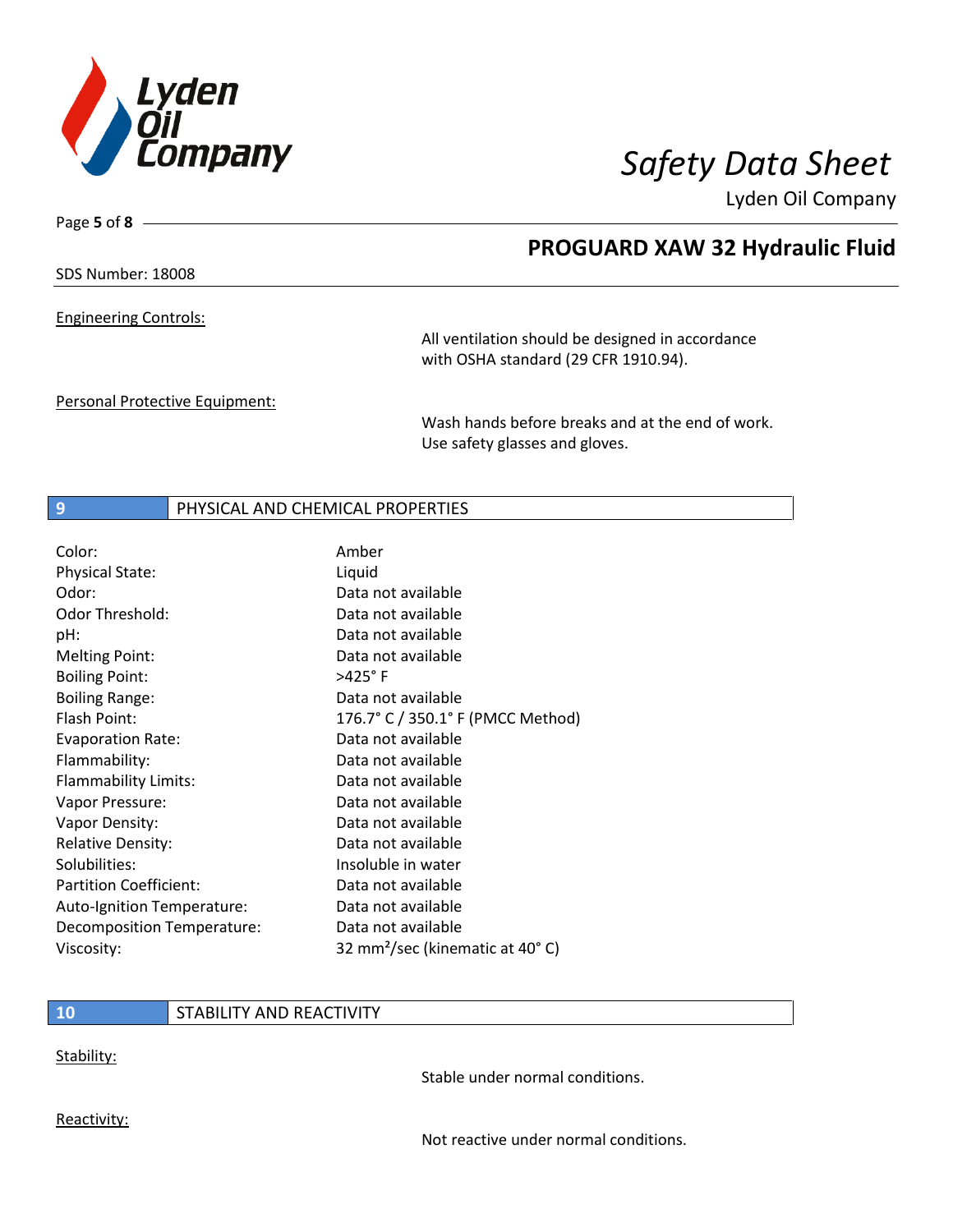

| Page 6 of 8                    |                                  |                                                                                                                           |
|--------------------------------|----------------------------------|---------------------------------------------------------------------------------------------------------------------------|
|                                |                                  | PROGUARD XAW 32 Hydraulic Fluid                                                                                           |
| SDS Number: 18008              |                                  |                                                                                                                           |
| Conditions to Avoid:           |                                  | Extreme temperature, sparks, open flame, and<br>direct sunlight.                                                          |
| <b>Hazardous Reactions:</b>    |                                  | No known hazardous reactions.                                                                                             |
| Incompatible Materials:        |                                  | No further relevant information available.                                                                                |
| <b>Decomposition Products:</b> |                                  | Hazardous decomposition products are not<br>expected to form.                                                             |
|                                |                                  |                                                                                                                           |
| 11                             | <b>TOXICOLOGICAL INFORMATION</b> |                                                                                                                           |
| Routes of Exposure:            |                                  |                                                                                                                           |
|                                |                                  | Skin and eye contact are the primary routes of<br>exposure although exposure may occur following<br>accidental ingestion. |
| <b>Exposure Effects:</b>       |                                  |                                                                                                                           |

Measures of Toxicity:

Carcinogenic/Mutagenic Precautions:

Repeated skin contact may cause dermatitis or an oil acne.

No test data available.

Non-carcinogenic and not expected to be mutagentic.

 $\overline{\phantom{a}}$ 

**12** ECOLOGICAL INFORMATION

Ecological Precautions:

Avoid exposing to the environment.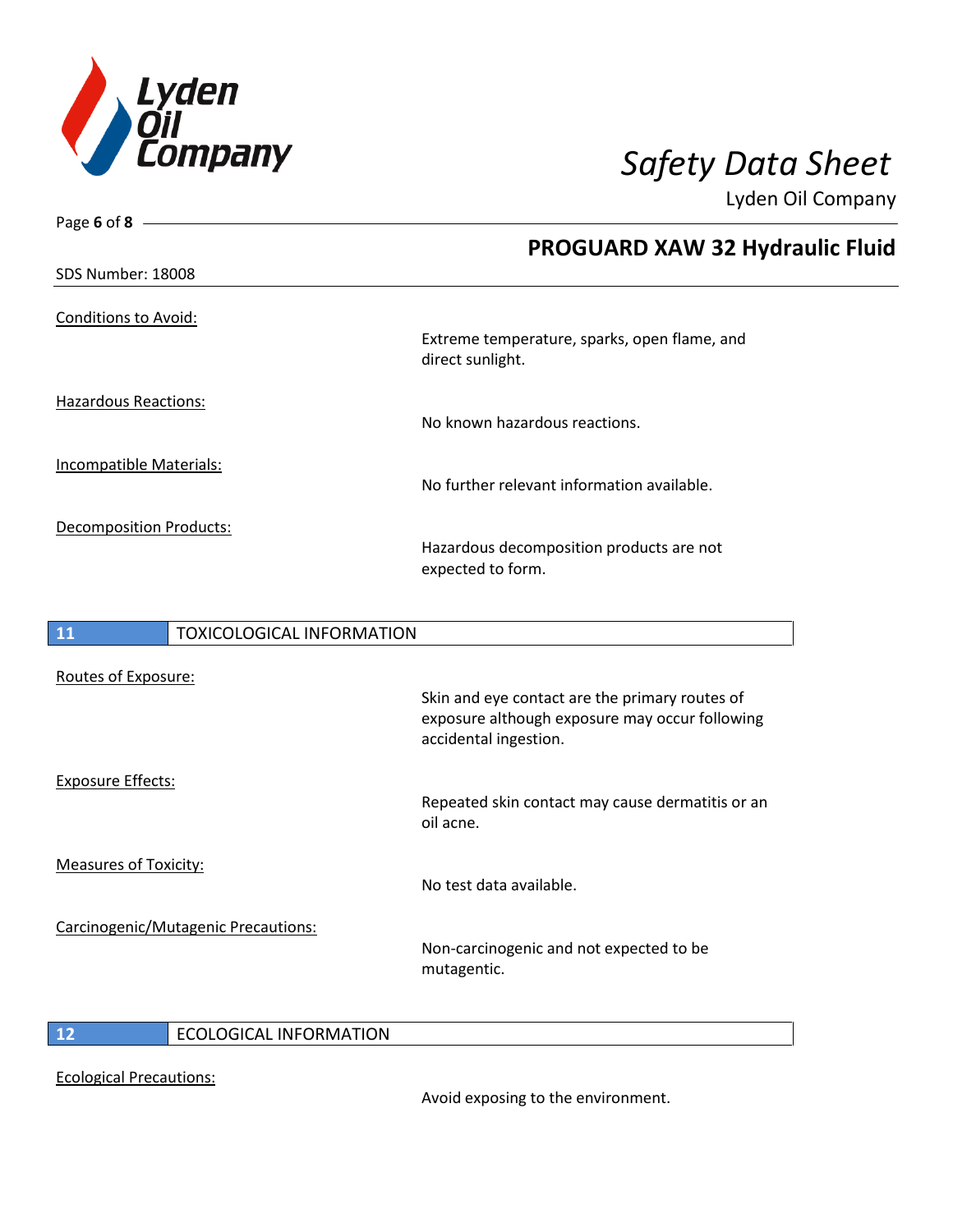

Page **7** of **8**

## **PROGUARD XAW 32 Hydraulic Fluid**

## SDS Number: 18008

### Ecological Effects:

No specific environmental or aquatic data available.

| <b>13</b>                                                                                  | <b>DISPOSAL CONSIDERATIONS</b>                                                       |                                                                                             |
|--------------------------------------------------------------------------------------------|--------------------------------------------------------------------------------------|---------------------------------------------------------------------------------------------|
| Disposal Methods:                                                                          |                                                                                      | Dispose of waste material in accordance with all<br>local, state, and federal requirements. |
| Disposal Containers:                                                                       |                                                                                      | Use properly approved container for disposal.                                               |
| <b>Special Precautions:</b>                                                                |                                                                                      | Do not flush to surface waters or drains.                                                   |
| <b>14</b>                                                                                  | <b>TRANSPORT INFORMATION</b>                                                         |                                                                                             |
| <b>UN Number:</b><br><b>UN Shipping Name:</b><br>Transport Hazard Class:<br>Packing Group: | Data not available<br>Data not available<br>Data not available<br>Data not available |                                                                                             |
| <b>Environmental Hazards:</b>                                                              |                                                                                      | Data not available                                                                          |
| <b>Bulk Transport Guidance:</b>                                                            |                                                                                      | Data not available                                                                          |
| <b>Special Precautions:</b>                                                                |                                                                                      | Not regulated by DOT.                                                                       |

**15** REGULATORY INFORMATION

This material and all of its components are listed on the Inventory of Existing Chemical Substances under the Toxic Substances Control Act.